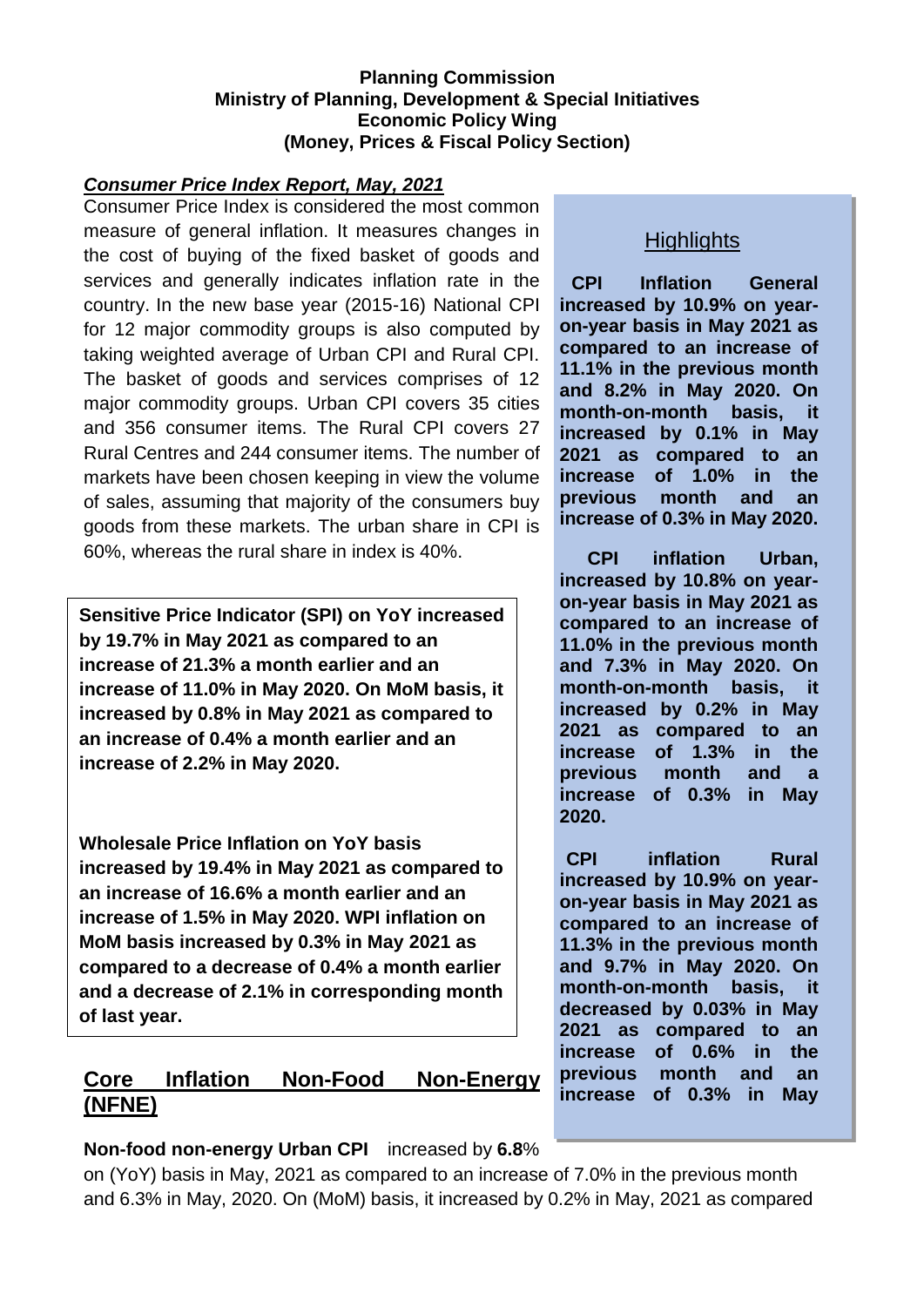to increase of 0.9% in previous month, and an increase of 0.4% in corresponding month of last year.

**Non-food non-energy Rural CPI** increased by **7.6**% on (YoY) basis in May, 2021 as compared to an increase of 7.7% in the previous month and 8.4% in May, 2020. On (MoM) basis, it increased by 0.3% in May, 2021 as compared to an increase of 0.7% in previous month, and an increase of 0.4% in corresponding month of last year i.e. May, 2020

# **Core inflation (Trimmed**)

**Measured by 20% weighted trimmed mean Urban** increased by **10.0**% on (YoY) basis in May, 2021 as compared to 9.8% in the previous month and 6.7% in May, 2020. On (MoM) basis, it increased by 0.2% in May, 2021 as compared to an increase of 0.6% in the previous month and a decrease of 0.4% in corresponding month of last year.

**Measured by 20% weighted trimmed mean Rural** increased by **10.3**% on (YoY) basis in May, 2021 as compared to 10.6% in the previous month and by 8.9% in May, 2020. On (MoM) basis, it increased by 0.4% in May, 2021 as compared to an increase of 0.2% in the previous month and an increase of 0.5% in corresponding month of last year.

| <b>INDEX</b>          |           | <b>Average July- May</b><br>% changes |           | <b>May over May</b><br>% changes |           |           |  |
|-----------------------|-----------|---------------------------------------|-----------|----------------------------------|-----------|-----------|--|
|                       | 2020-2021 | 2019-2020                             | 2018-2019 | 2020-2021                        | 2019-2020 | 2018-2019 |  |
| <b>CPI (National)</b> | 8.83      | 10.94                                 | 6.69      | 10.87                            | 8.22      | 8.42      |  |
| CPI(Urban)            | 8.00      | 10.41                                 | 7.00      | 10.84                            | 7.27      | 8.51      |  |
| <b>CPI(Rural)</b>     | 10.07     | 11.77                                 | 6.19      | 10.91                            | 9.69      | 8.27      |  |
| <b>SPI</b>            | 13.49     | 13.95                                 | 4.73      | 19.72                            | 10.99     | 9.90      |  |
| <b>WPI</b>            | 8.41      | 11.13                                 | 16.18     | 19.39                            | 1.50      | 16.49     |  |

#### .**Period Average and Y-o-Y % Change**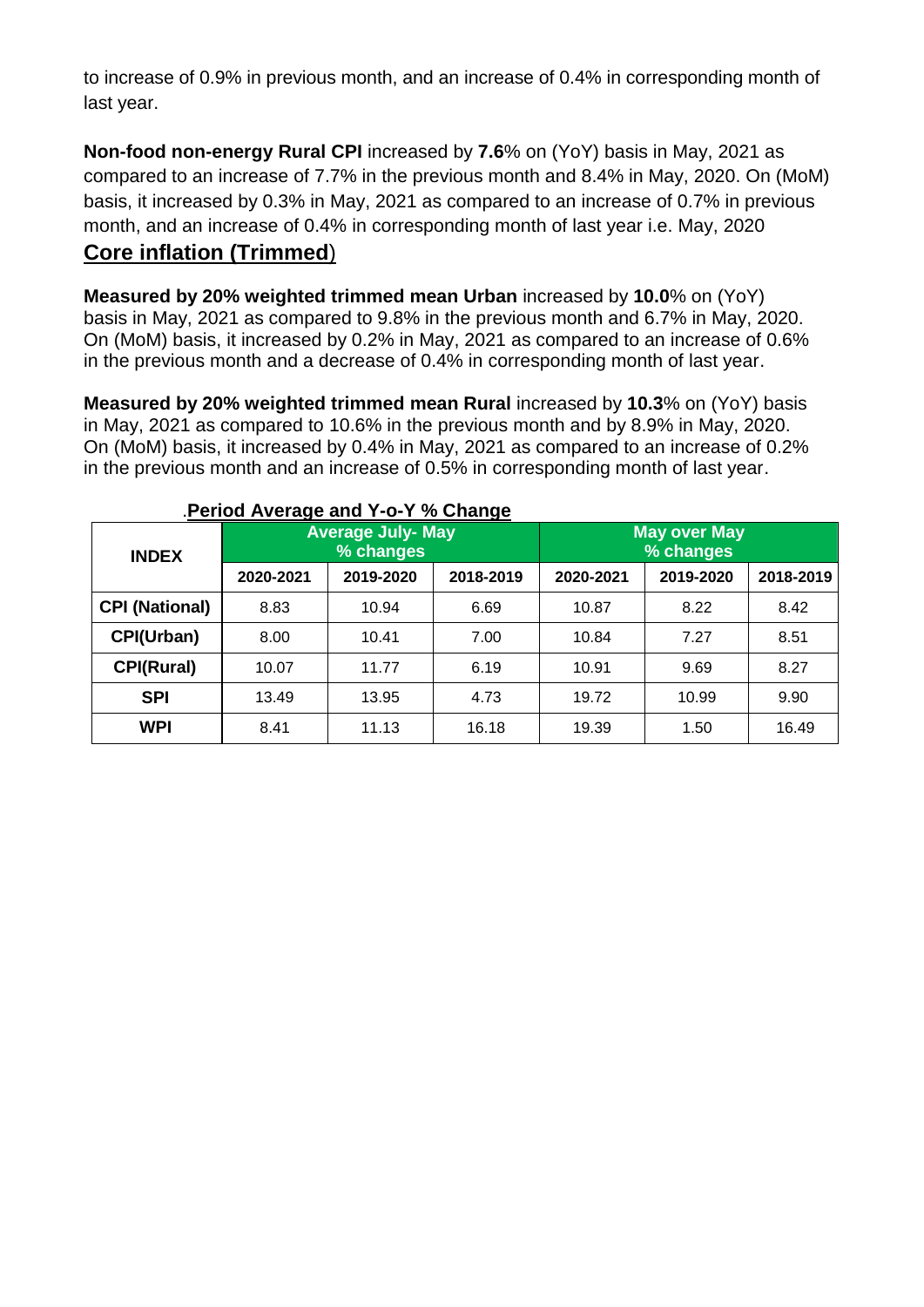**The National Consumer Price Index** for May 2021 is increased by **0.10**% over April 2021 and increased by 10.87% over corresponding month of the last year i.e., May 2020. The table given below shows that during the month of May 2021, non-perishable food Items prices increased by 18.15% over May 2020 and 2.15% over April 2021, however a decline of 3.87% in prices of perishable food items prices was recorded as compared to corresponding month of last year.

 *)* **The Urban Consumer Price Index of May 2021** Urban Consumer Price Index of May 2021 is increased by **0.19**% over April 2021 and increased by 10.84% over corresponding month of the last year i.e. May 2020.Top few commodities which recorded price variation as compared to corresponding month of last year are as follows:

| <b>Sr</b><br>no. | <b>Food Items</b>  | <b>Price</b><br>Increased(YOY%) | <b>Food Items</b>    | <b>Price</b><br><b>Decreased</b><br>(YOY%) |  |  |
|------------------|--------------------|---------------------------------|----------------------|--------------------------------------------|--|--|
| 1.               | Chicken            | 59.57%                          | Onions               | 31.52%                                     |  |  |
| 2.               | Eggs               | 54.96%                          | Pulse Moong   17.22% |                                            |  |  |
| 3.               | <b>Wheat Flour</b> | 28.54                           | <b>Potatoes</b>      | 15.59%                                     |  |  |
| 4.               | Vegetable<br>Ghee  | 22.1%                           | Pulse<br>Masoor      | 7.09%                                      |  |  |
| 5.               | Sugar              | 21.62%                          | <b>Besan</b>         | 1.92%                                      |  |  |

Non-food Items in urban consumer price index whose price witnessed increase and decrease over corresponding year of last year are given in table below;

|           |                   | <b>Sr.no</b><br><del>Non-Food Items</del> |                                                                                              |                  | <del>Sr no.</del> |                   |                             | <b>Price Decreased (YOY%)</b>  |                  |                                 |                           |  |
|-----------|-------------------|-------------------------------------------|----------------------------------------------------------------------------------------------|------------------|-------------------|-------------------|-----------------------------|--------------------------------|------------------|---------------------------------|---------------------------|--|
|           |                   |                                           | Table 1: Consumer Price Index (National) by Group of Commodities and Services (Base 2015-16) |                  |                   |                   |                             |                                |                  |                                 |                           |  |
|           | <b>Motor Fuel</b> |                                           |                                                                                              | 25.43%           |                   |                   | 52%                         |                                |                  |                                 |                           |  |
|           |                   |                                           | <del>Indices</del>                                                                           |                  |                   | % Change          |                             | <b>Impact</b><br>(ln % points) |                  |                                 |                           |  |
|           |                   | 2.                                        | <b>Electricity Charges</b>                                                                   | Group            | 21.83%            |                   |                             | May 2021<br>Over               |                  |                                 | May 202 <sup>7</sup> Over |  |
| <b>No</b> |                   |                                           | Group                                                                                        | Weight<br>(%)    | <del>Ma∨</del>    |                   | <b>May</b>                  |                                | Ma <del>∨</del>  |                                 | May                       |  |
|           |                   | 3.                                        | Footwear                                                                                     |                  | 2021              | Apr 2021          | 15020%                      | Apr 2021                       | 2020             | Apr 29.39%2020                  |                           |  |
|           | General $_4$      |                                           | Drugs & Medicine                                                                             | 100.00           | 145.24            | 145.09            | 13.78%                      | 0.10                           | 10.87            | 0.19.09%                        | 10.87                     |  |
| 1.        |                   |                                           | Food & Non-alcoholic Bev.                                                                    | 34.58            | 151.72            | 150.70            | 132.13                      | 0.67                           | 14.83            | 0.24                            | 5.17                      |  |
|           |                   |                                           | <del>Non-perishable Food Items</del><br>5. I Clinic Fee                                      | <del>29.60</del> | 154.90            | <del>151.63</del> | <del>131.11.</del><br>12 في | 2.15                           | <del>18.15</del> | 0.67<br>92%                     | 5.38                      |  |
|           |                   |                                           | Perishable Food Items                                                                        | 4.99             | 132.81            | 145.16            | 138.16                      | $-8.51$                        | $-3.87$          | $-0.42$                         | -0.20                     |  |
| 2.        |                   |                                           | Alcoholic Belicule etissicily drocarbons2                                                    |                  | 144.50            | 144.28            | 137.65                      | 0.15                           | 4.97             | $0.00^{1.97\%}$ <sub>0.05</sub> |                           |  |
| 3.        |                   |                                           | Clothing & Footwear                                                                          | 8.60             | 148.91            | 148.48            | 134.58                      | 0.28                           | 10.64            | 0.03                            | 0.94                      |  |
| 4.        | Gas & Fuels       |                                           | Housing, Water, Electricity,                                                                 | 23.63            | 139.49            | 141.20            | 128.63                      | $-1.21$                        | 8.44             | $-0.28$                         | 1.96                      |  |
| 5.        |                   |                                           | Furnishing & Household<br><b>Equipment Maintenance</b>                                       | 4.10             | 141.13            | 140.39            | 128.74                      | 0.53                           | 9.62             | 0.02                            | 0.39                      |  |
| 6.        | Health            |                                           |                                                                                              | 2.79             | 153.03            | 152.61            | 140.36                      | 0.27                           | 9.03             | 0.01                            | 0.27                      |  |
| 7.        | Transport         |                                           |                                                                                              | 5.91             | 141.62            | 141.52            | 124.27                      | 0.08                           | 13.96            | 0.00                            | 0.78                      |  |
| 8.        | Communication     |                                           |                                                                                              | 2.21             | 108.61            | 108.61            | 106.96                      | 0.00                           | 1.55             | 0.00                            | 0.03                      |  |
| 9.        |                   |                                           | <b>Recreation &amp; Culture</b>                                                              | 1.59             | 125.67            | 125.17            | 119.85                      | 0.40                           | 4.86             | 0.01                            | 0.07                      |  |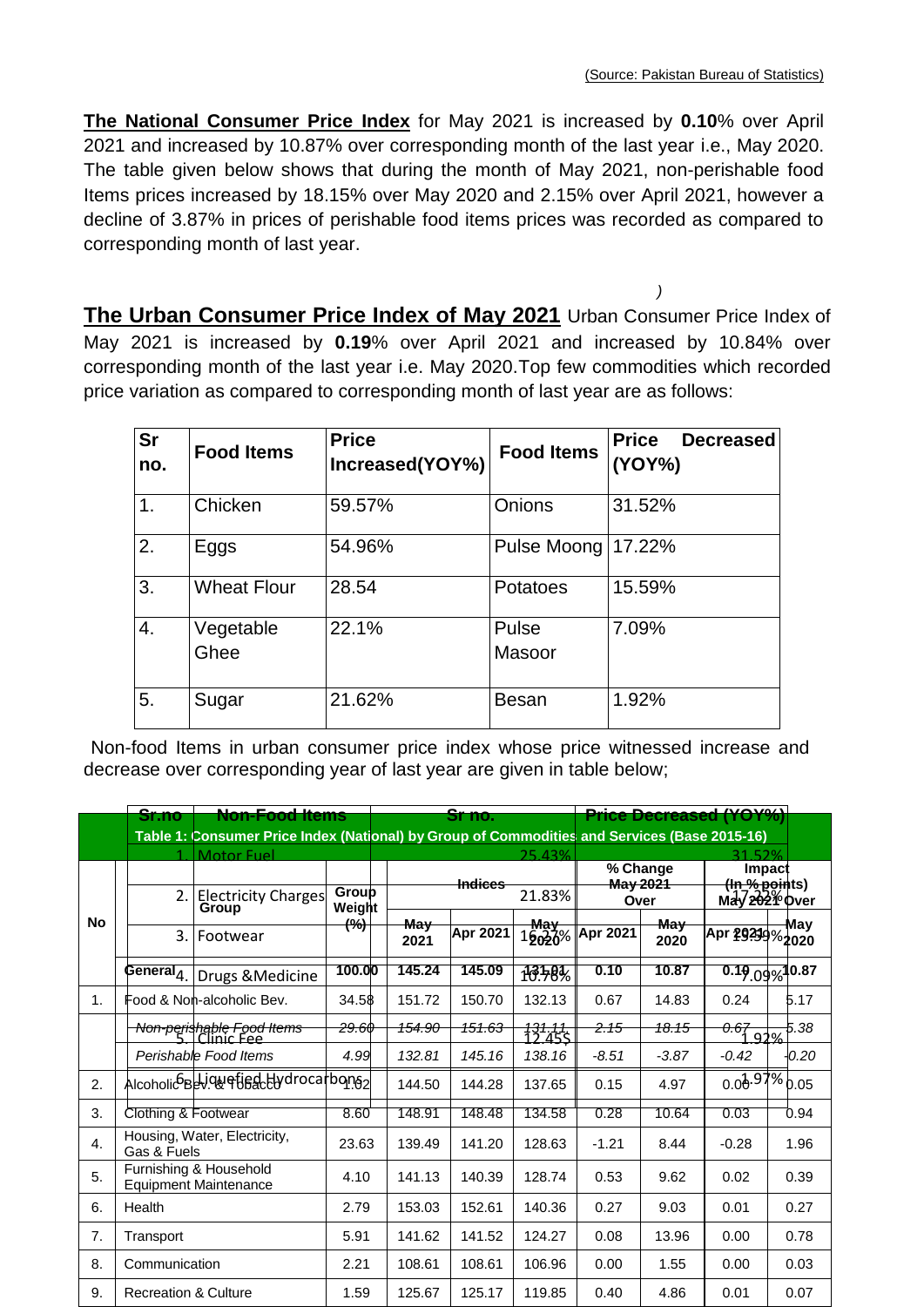**The Rural Consumer Price Index of May 2021** is decreased by 0.03% over April 2021 and increased by 10.91% over corresponding month of the last year i.e. May 2020**.**

| Position of Import of Food Group (April, 2021) |                       |                       |                                                                       |         |        |                   |  |  |  |
|------------------------------------------------|-----------------------|-----------------------|-----------------------------------------------------------------------|---------|--------|-------------------|--|--|--|
|                                                | Sr. No.   Commodities | <b>Quantity (M.T)</b> | Value (PKR Mln)<br>Quantity (M.T)<br>Value (PKR Mln)<br>YoY Change(%) |         |        |                   |  |  |  |
|                                                |                       | Apr-21                | Apr-21                                                                | Apr-20  | Apr-20 | (Value in Rupees) |  |  |  |
|                                                | Wheat                 | ۰                     |                                                                       |         |        |                   |  |  |  |
|                                                | <b>Spices</b>         | 14.881                | 3.736                                                                 | 11.193  | 2,848  | 31.18             |  |  |  |
| 3                                              | Palm Oil              | 275,371               | 43,055                                                                | 266,216 | 31,208 | 37.96             |  |  |  |
| 4                                              | Sugar                 | 773                   | 71                                                                    | 1.115   | 92     | (22.83)           |  |  |  |
| 5                                              | Tea                   | 22.779                | 8.095                                                                 | 21,698  | 8,740  | (7.38)            |  |  |  |
| 6                                              | Pulses                | 155,747               | 14,624                                                                | 118,808 | 10,340 | 41.43             |  |  |  |

**Position of Import of Food Group (April, 2021)**

The table given above shows that an increase in import of essential commodities of food group has been witnessed during the month of April 202. Palm oil imports in terms of value also registered increase of 37.96% over last year mainly because of rising international prices which put pressure on domestic prices. It is also worth mentioning that sugar and tea import decreased during the month of April, 2021, however, an increase of 41.43% is witnessed in import value of pulses.

## **Global Commodity Price Trend**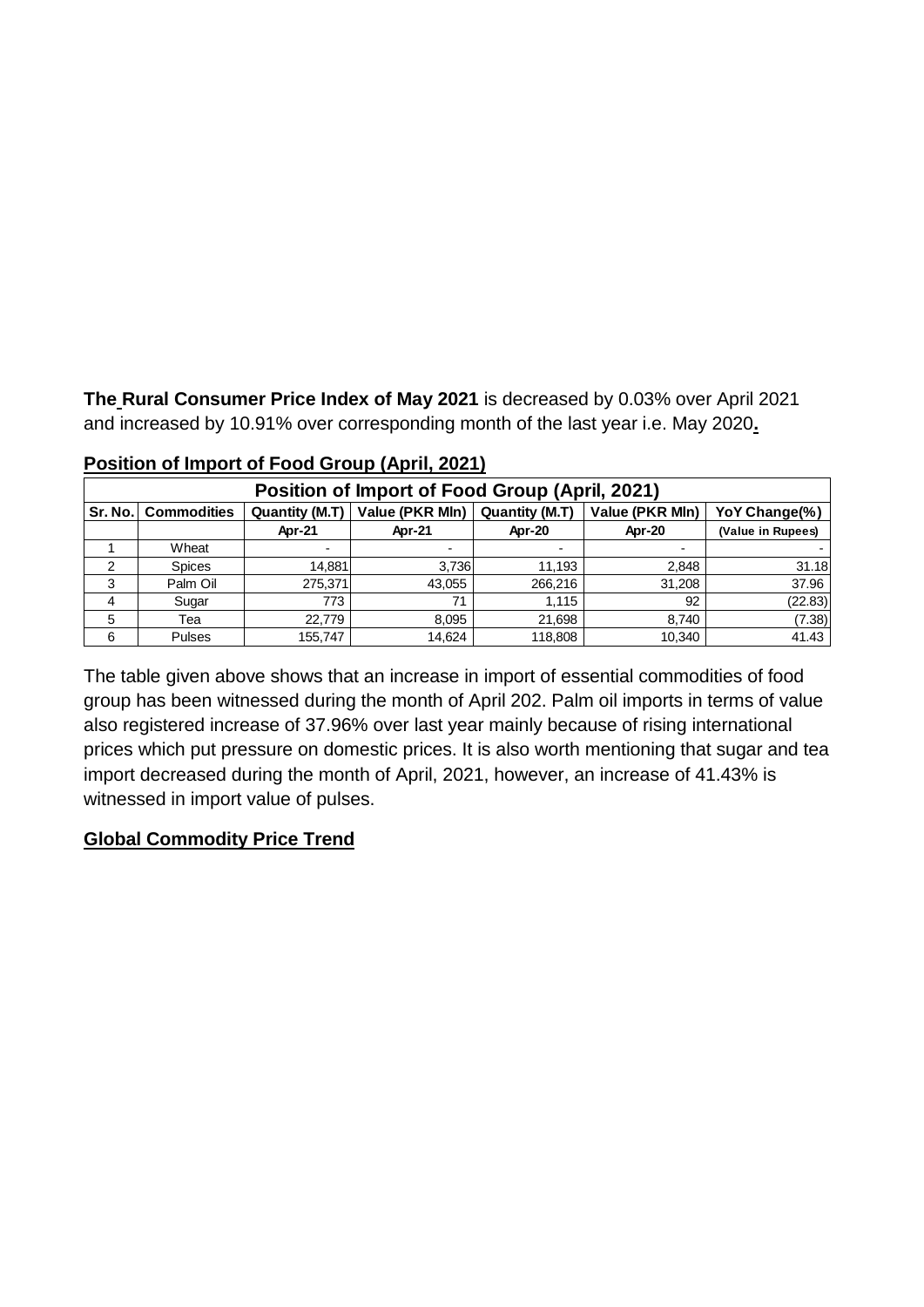|               | <b>Sugar</b>        | Palm<br>Oil         | Soyabea<br>n oil    | <b>Crude</b><br>oil | Wheat               | <b>Rice</b>         | Tea     |
|---------------|---------------------|---------------------|---------------------|---------------------|---------------------|---------------------|---------|
| <b>Months</b> | $(\frac{\xi}{m}$ t) | $(\frac{\xi}{m}$ t) | $(\frac{\xi}{m}$ t) | (5/Brl)             | $(\frac{\xi}{m}$ t) | $(\frac{\xi}{m}$ t) | (\$/mt) |
| May-20        | 240                 | 574                 | 684                 | 31                  | 209.9               | 492.9               | 2510    |
| <b>Jun-20</b> | 270                 | 652                 | 752                 | 39.9                | 200.5               | 494.1               | 2840    |
| <b>Jul-20</b> | 270                 | 694                 | 821                 | 42.8                | 212.7               | 459.7               | 3030    |
| <b>Aug-20</b> | 290                 | 760                 | 867                 | 44.3                | 208.9               | 480.9               | 3150    |
| $Sep-20$      | 280                 | 796                 | 906                 | 41.1                | 219.7               | 483                 | 3080    |
| Oct-20        | 300                 | 819                 | 915                 | 40.5                | 245.2               | 454.5               | 3000    |
| <b>Nov-20</b> | 310                 | 918                 | 974                 | 43.2                | 247.9               | 468.5               | 2800    |
| Dec-20        | 310                 | 1016                | 1026                | 49.9                | 251.2               | 496.6               | 2650    |
| $Jan-21$      | 340                 | 990                 | 1101                | 54.6                | 276.4               | 517.8               | 2680    |
| $Feb-21$      | 360                 | 1020                | 1121                | 62                  | 276.6               | 531                 | 2560    |
| $Mar-21$      | 340                 | 1031                | 1170                | 65.2                | 272.6               | 504.1               | 2430    |
| Apr-21        | 360                 | 1078                | 1202                | 64.8                | 281.4               | 477.4               | 2640    |
| $May-21$      | 380                 | 1163                | 1499                | 68                  | 271                 | 462.8               | 2720    |
| % Change      |                     |                     |                     |                     |                     |                     |         |
| May-21/       |                     |                     |                     |                     |                     |                     |         |
| $May-20$      | 58.3                | 102.6               | 119.2               | 119.4               | 29.1                | $-6.1$              | 8.4     |
| May-21/       |                     |                     |                     |                     |                     |                     |         |
| Apr-21        | 5.6                 | 7.9                 | 23.5                | 4.9                 | $-3.7$              | $-3.1$              | 1.9     |

### **CONCLUSION**

.

Inflation rate for the month of May 2021, registered increase by touching 10.9per cent mainly due to lag effect of price increase in prices of electricity and food commodities in the previous month. Meanwhile, the Sensitive Price Indicator (SPI), which gauges rates of kitchen items on weekly basis, increased by 19.7%. Similarly, the wholesale price index (WPI) based inflation enhanced by 19.4% in the period under review. Increase in prices of kitchen items as well as energy prices pushed up inflation during the month of May 2021. The break-up of inflation of 10.9 percent in May 2021 showed that food and non-alcoholic beverages prices increased by 14.83 percent. Similarly, health charges went up by 9.03percent and. Similarly, prices of utilities (housing, water, electricity, gas and fuel) increased by 8.44percent in the last month. Prices of clothing and footwear increased by 10.64percent and furnishing and household equipment maintenance charges 9.62percent. Average prices for the clothing and footwear group rose 10.6% in May 2021. Prices related to transportation rose 13.9% due to higher fuel cost.

During the month of May, prices remained significantly high in both rural areas and the cities, although the pace of increase was slower than the preceding month but still in double digits. The inflation rate in urban areas increased to **10.8**% in May and in rural areas to **10.9**%. During the month of May 2021, chicken registered higher price surge 16.87%% as compared to last month, due to outbreak of Ranikhet disease, similarly